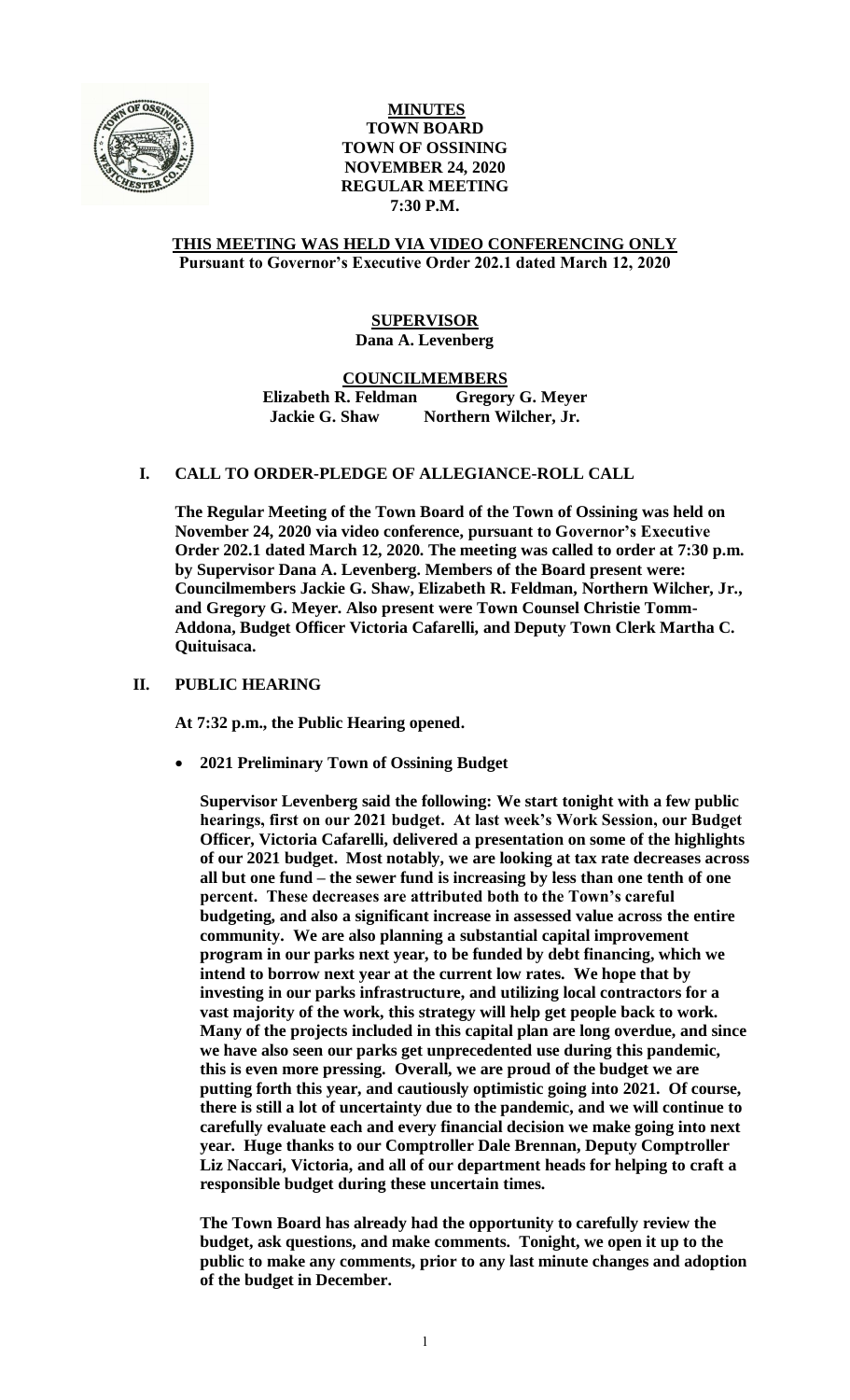**We anticipate discussing the budget one last time at our December 1 work session, to give the Board an opportunity to make any final changes. Then, we anticipate adopting the 2021 Budget at our December 8 legislative session in advance of our legal requirement of adopting the budget by December 20.**

**At 7:34 p.m., Councilmember Wilcher moved and it was seconded by Councilmember Shaw that the Public Hearing be closed.**

**At 7:34 p.m., the Public Hearing opened.**

 **Local Law 4-2020 to Amend Chapter 200 of the Town Code, Zoning, to Create Beekeeping Regulations in the Town of Ossining**

**Supervisor Levenberg said the following: At last week's work session, we heard from a number of local beekeeping experts, weighing in on our draft beekeeping legislation. We are still digesting all we learned last week, and anticipate discussing this legislation at our next Work Session to incorporate some potential changes into the draft. Those changes have not been made yet, but we still have our public hearing scheduled for this evening. We will likely keep this public hearing open for our next legislative session so there will be ample time to review any changes and comment before the Town Board adopts the legislation in its final form.** 

**At 7:36 p.m., Councilmember Wilcher moved and it was seconded by Councilmember Feldman that the Public Hearing be adjourned to December 8, 2020.** 

**At 7:36 p.m., the Public Hearing opened.**

 **Local Law 5-2020 to amend Zoning Code and Zoning Map regarding Solar Energy Systems**

**Supervisor Levenberg said the following: Earlier in November, we received a referral from the Planning Board on the Ecogy Energy proposed solar canopy system at Maryknoll Fathers and Brothers, 75 Ryder Road. As the planning board wraps up their review of the project, one of the remaining items is for the Town Board to add the property to the tier 3 solar floating zone and consider zoning text amendments specific to the height requirements for these types of solar systems. This is the first time we are opening the public hearing on this local law. We anticipate keeping the public hearing open for another meeting, since the draft was just circulated to the Board and the public on Monday.** 

**Town Counsel Tomm-Addona summarized the history of the amendment with the Town Planning Department. The amendment will be specific to the property upon board approval for canopy height.** 

**Julia Magliozzo described community solar and how a subscription to it works.** 

**At 7:48 p.m., Councilmember Feldman moved and it was seconded by Councilmember Wilcher that the Public Hearing be adjourned to December 8, 2020.** 

#### **III. ANNOUNCEMENTS – Including COVID-19 Update**

**Supervisor Levenberg announced the following:**

**We are going to do something new tonight. During my announcements we are going to live stream to Facebook since there are important messages about**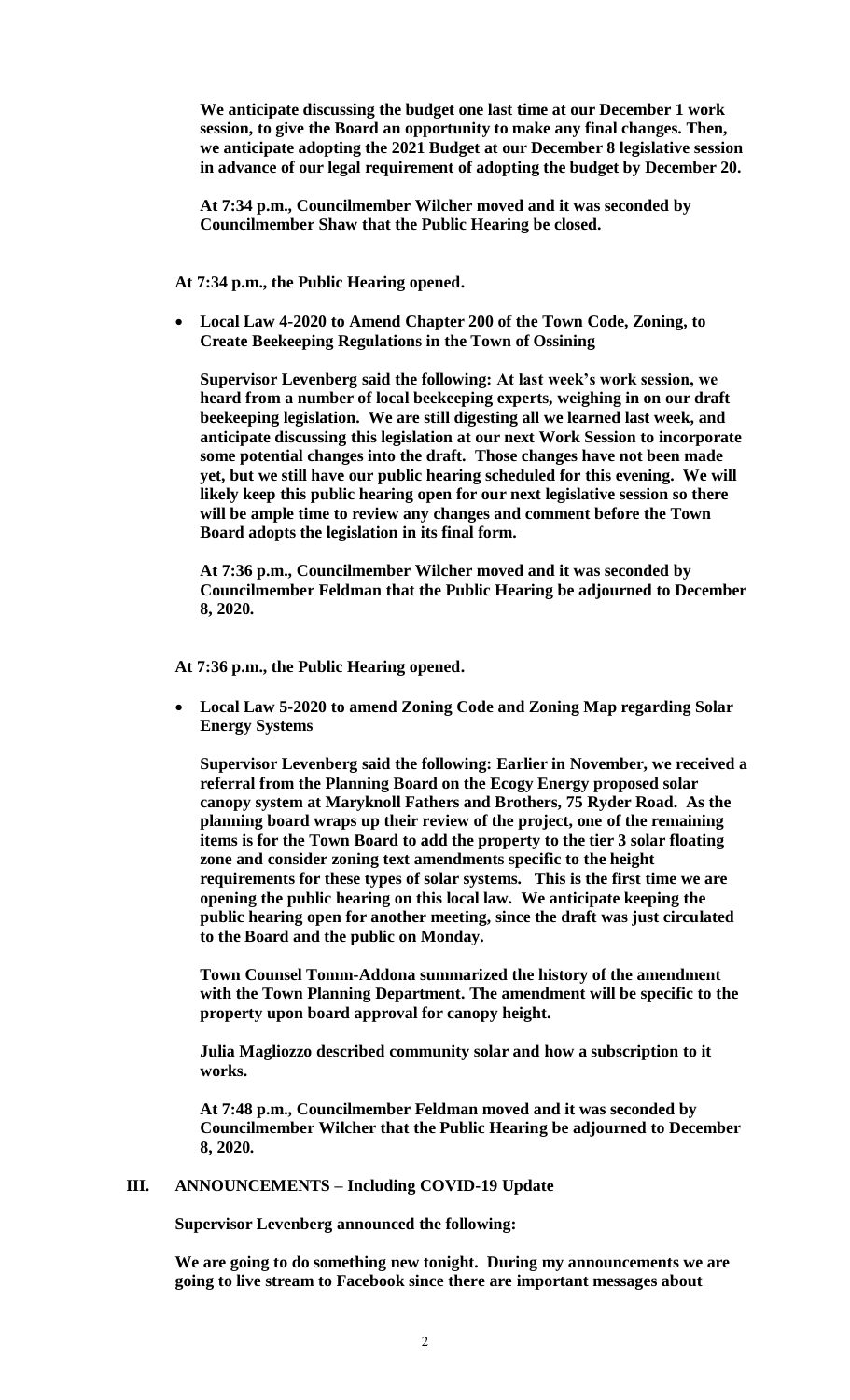**COVID I want to be sure reached as many people as possible. We also have our Police Chief Kevin Sylvester with us this evening, and I'm going to ask him to speak in just a moment.** 

**COVID-19 cases in Ossining are climbing. As of today, there are 234 active positive cases in the Village of Ossining (+21 new cases), 25 in the Town of Ossining (+3 new cases), and 32 in the Village of Briarcliff Manor (+5 new cases), and per New York State our 10 day rolling average is quite high. As we approach the Thanksgiving holiday, we are increasingly concerned about the impact this holiday will have on the positivity rates in our community and across the Country. Last week, Governor Cuomo placed large portions of Ossining in a Yellow Zone. This is a precautionary measure, designed to get us the supplies we need and signal how important it is to our residents and business owners to be vigilant in an effort to hopefully bring our positivity rate down. The Yellow Zone limits outdoor gatherings to a maximum of 25 people. It also requires schools and nursing homes to meet additional testing requirements. Essentially, the Yellow Zone designation is a warning. If our area is converted into an orange or red zone our schools and businesses will be placed under further restrictions by the State and gatherings will be severely limited. We need to take steps now to reduce our positivity rate and protect our in-person education offerings, our small businesses, our essential workers, and ourselves.** 

**I encourage you to get a test at one of the many testing sites across Town, including Open Door Family Medical Center, Caremount, CVS, Healthsmart, and others. There was free rapid testing available through the County this week in Ossining, today and tomorrow, but we understand the slots have been filled. Nevertheless, the State Department of Health has created a website showing testing locations in our area. You can also call my office at 914-762-6001 to find a site nearby. My office is here to assist you in getting the masks, face shields, hand sanitizer, and resources you need. If you test positive and you cannot quarantine without risking the health of your family, the County can provide housing for you. If you are a senior who is too scared to go the grocery store again, we have a Senior Program that can deliver food safely to your home. If you need information, please call us or email us. If we do not have the information you need we will get you that information or direct you to where you can find it.** 

**That brings us to Thanksgiving. The CDC does not recommend celebrating this Thanksgiving with people outside your immediate household. That means you should not be planning to host a gathering this year. I know some people have been secretly wishing for years they could celebrate family holidays with pajamas on. I know a few are even excited at the idea of being able to mute the conversation once in a while. The Governor discussed in this week's press conferences that this year is an opportunity. Thanksgiving has been commercialized for years as the lead-up to the holiday shopping season or a chance to buy as much food as possible. Retailers have made the holiday about them, about buying their stuffing and special table decorations. This year is a reminder that Thanksgiving is about celebrating the things we already have. It is about the family we love, even if that love means protecting them by staying away. The video conferencing system Zoom is allowing free meetings all day for family members and friends who are separated. Some families are planning socially-distanced walks with masks. We all miss our traditions, but this year is different and we must adapt. It's also about remembering those we lost, and the families left behind, who we could only give virtual hugs to for consolation. And it's about being thankful for all of our essential workers who have put themselves on the line day in and day out to serve all of us here in the Ossining Community.**

**We all have it in our power to change this. It isn't too late. We encourage all who can, to stay home as much as possible – work from home if you can, avoid gatherings with those outside of your immediate household. Wear your mask when you leave your house, and wear your mask properly! Remember that disposable surgical masks are just that – disposable. They should only be used**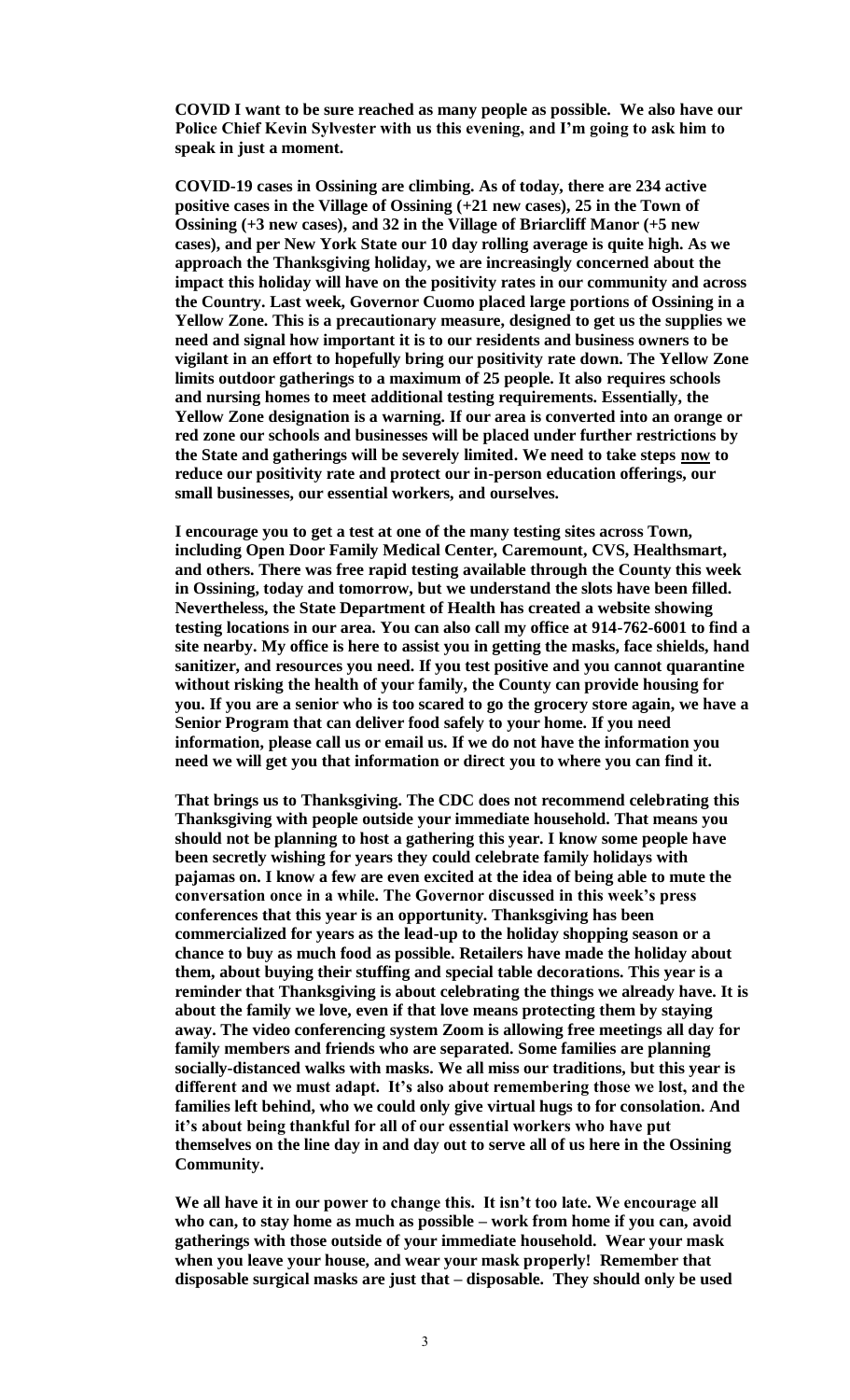**once – and before you toss it in the garbage be sure to cut the ear ties to protect our furry friends and birds. Reusable masks also have their limitations – they must be washed after each use and will eventually deteriorate and become less effective. We recently received a delivery of masks from the County, and have been distributing them to the community through our stakeholder partners who will be getting them out over the next few days.** 

**COVID is at top of mind, but I have a few other items to share in advance of the holiday weekend.** 

**Of course, after Thanksgiving comes a rush of retail holidays: Black Friday, the first Small Business Saturday of the season, cyber Monday, and then onto December. We have to adapt for these holidays as well. If you are not feeling well, please do not go out shopping. If you are feeling good and you want a good deal or to support a local business, please wear your mask. Wash your hands often and avoid touching your face. Our small businesses have had a rough year, so be patient with them as they balance the health needs of their families with our purchasing needs. Also, many would be happy to offer curbside delivery of your goods or gift cards, as they used to say when we had that big heavy telephone book, let your fingers to the walking—or shopping—and call ahead to see what you can arrange. This year, the Greater Ossining Chamber of Commerce is celebrating their Shop Local/Shop Small campaign until the end of the year, which will showcase businesses that make our Town special. We have a proclamation declaring November 28 through December 31 as "Shop/Eat/Buy Ossining Month" in partnership with the Chamber. We hope to participate in a virtual press event announcing this important offering soon. We also just might be scheming a fun game for all of us to compete in to show just how much we love our local businesses. Do you have a favorite restaurant? Order in and have a Zoom meal with a friend. Favorite store? Give them a shout-out online. Favorite service? Lots of people would love a gift card for one of those. There are a lot of ways to support local businesses, even if money is tight this year.** 

**I would like to take a moment to focus on the families that are struggling right now. If you or someone you know needs a little help this winter, please reach out. The Town is full of wonderful organizations that are hosting distributions of fresh food and hot meals. We also have groups that can help you navigate SNAP if you don't know how to enroll in assistance programs. There are coat drives, toy drives, food drives, and so much more. If you need information or resources, we can connect you with what you need. If you are interested in donating to one of these organizations or volunteering with them, please check their websites to find their specific needs. I am inspired by just how many people are helping support our community.** 

**And very finally, I wanted to share that Town Assessor Fernando Gonzalez and I have signed onto a letter of support with other area communities requesting that Governor Cuomo issue an Executive Order allowing municipalities to automatically renew senior citizens and disability exemptions on property taxes this year. In light of the COVID-19 pandemic, it will be challenging for those in our communities who receive this exemption to renew the applications this year. If we can automatically renew these applications for one year, that will ensure those who deserve these exemptions will receive this very necessary assistance regardless of their ability to fill out a renewal application. We hope that Governor Cuomo will listen to this request and consider assisting those who most need it during these difficult times.** 

**Ossining Police Chief Kevin Sylvester discussed what the Ossining Police Department is doing to help curb the spread of COVID-19. They are asking people to voluntary comply. For the most part, Ossining residents are following health protocols to curb the spread of COVID-19. The OPD was giving out turkeys as well as hand sanitizer a couple of days ago. Please was your hands and wear your masks.**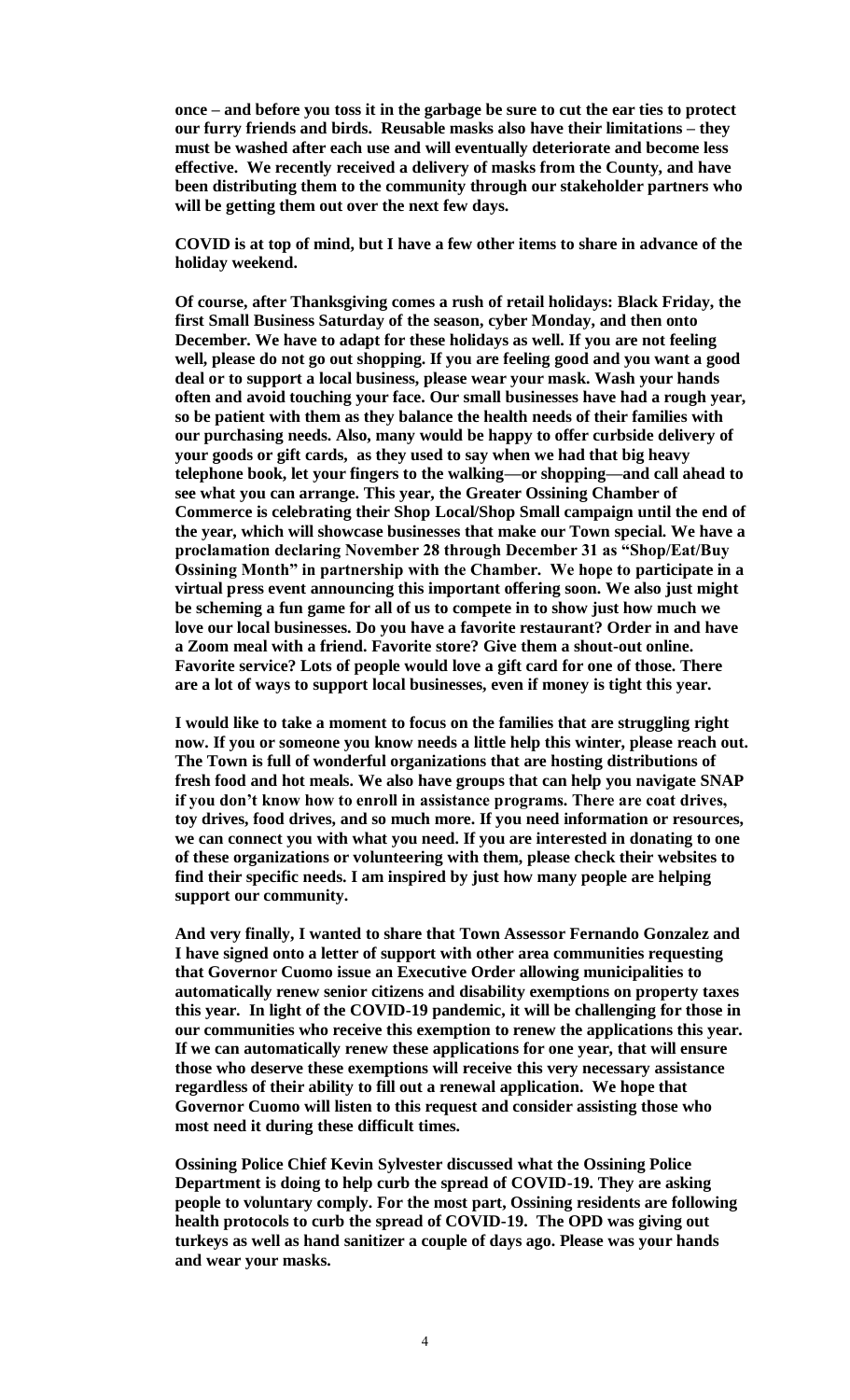**Councilmember Feldman announced the Ossining Boat and Canoe Club's Annual Toy Drive.** 

# **IV. LIAISON REPORTS**

**Councilmember Shaw announced that the Police Reform & Reinvention Working Committee is going to begin its public engagement.** 

# **V. PUBLIC COMMENT ON AGENDA ITEMS**

## **VI. BOARD RESOLUTIONS**

## **A. Approval of Minutes—Regular Meeting – November 10, 2020**

**Councilmember Feldman moved and it was seconded by Councilmember Wilcher that the following resolution be approved.**

**Resolved, that the Town Board of the Town of Ossining hereby approves the November 10, 2020 minutes of the Regular Meeting as presented.**

**Motion: Carried**

# **B. Approval of Voucher Detail Report**

**Councilmember Wilcher moved and it was seconded by Councilmember Shaw that the following resolution be approved.**

**Resolved, that the Town Board of the Town of Ossining hereby approves the Voucher Detail Report dated November 24, 2020 in the amount of \$518,515.68.**

**Motion: Carried**

# **C. Request for Bids: McCarthy Drive Road Rehabilitation and Water Main Replacement**

**Councilmember Wilcher moved and it was seconded by Councilmember Feldman that the following resolution be approved.**

**Resolved, that the Town Board of the Town of Ossining authorizes the Town Clerk to advertise a Request for Bids for McCarthy Drive Road Rehabilitation and Water Main Replacement. Bids shall be submitted no later than 2:00pm on Tuesday, December 29, 2020 to the office of the Town Clerk.**

**Supervisor Levenberg said the following: After many years of design and planning, we are excited to finally be putting this project out to bid. The bid date is December 29 and we look forward to getting this project off the ground in the Spring.** 

**Motion: Carried**

## **D. Approval of Renewal Agreement: CAI Technologies**

**Councilmember Feldman moved and it was seconded by Councilmember Shaw that the following resolution be approved.**

**Resolved, that the Town Board of the Town of Ossining authorizes the Supervisor to sign a renewal agreement with CAI Technologies, Littleton, NH 03561 for GIS Internet Services, at an annual cost of \$2,400.**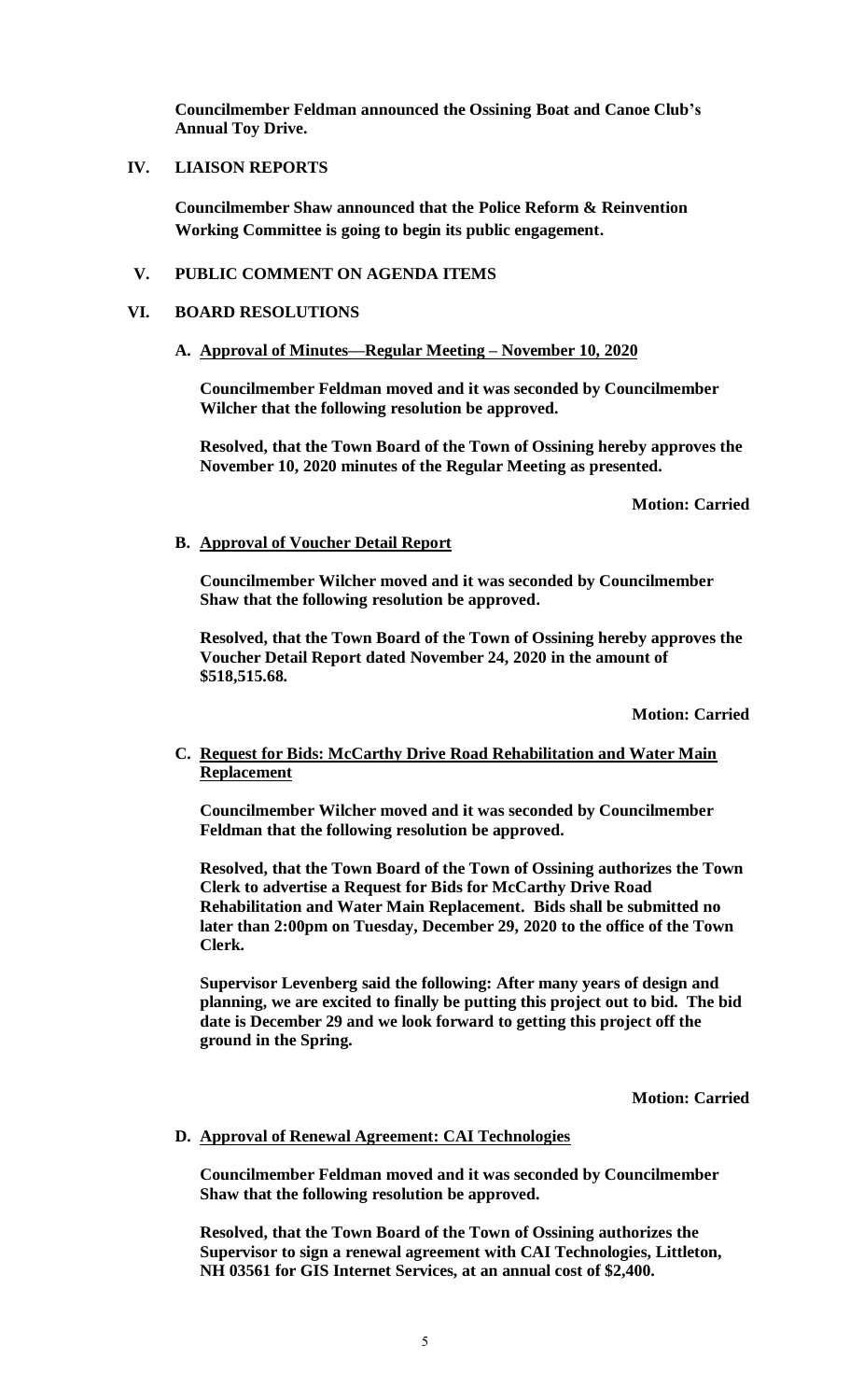**Supervisor Levenberg said the following: This is an annual renewal of the company our Assessor's office utilizes for GIS services, a much needed software to their operations!** 

**Motion: Carried**

## **E. Life Insurance Policy for Town of Ossining Retirees**

**Councilmember Feldman moved and it was seconded by Councilmember Shaw that the following resolution be approved.**

**Whereas, the Town of Ossining has a longstanding practice of providing a life insurance benefit to active employees, with this benefit expiring for most employees upon retirement or other separation of employment from the Town; and**

**Whereas, some prior collective bargaining agreements with the CSEA and Teamsters units and adopted Employee Handbooks for Non-Union Personnel provided for continuation of a life insurance benefit into retirement; and** 

**Whereas, in October 2018, it became more cost effective for the Town to selfinsure the death benefit for the limited group of retirees to whom the life insurance benefit applied after separation from employment; now therefore be it** 

**Resolved, that the Town Board of the Town of Ossining hereby adopts the following Life Insurance Policy for Town of Ossining Retirees; and**

**Be it further Resolved, that the Budget Officer is hereby directed to implement the policy effective October 1, 2018.** 

#### **Life Insurance Policy for Town of Ossining Retirees**

**This policy applies to the following retired employees of the Town of Ossining, with individuals to be added or removed from this list upon review of satisfactory evidence of previous employment to the Town and/or retirement from the Town by the Budget Officer. Active employees who are eligible for life insurance into retirement will also be added to this policy upon retirement.** 

**CSEA Unit: Employees employed on or before January 1, 1996**

 **Joan DiLoreto Dorothy Duffy Constance Evans Patricia Fracassi Nelga Farrelly Betty Hofer Irma Valentin**

**Teamsters Unit: Employees retired on or before December 31, 2006 Warren Fay**

**Non-Union Personnel: Employees employed on or before January 1, 1997 and retired on or before December 7, 2015 Frances Anderson Barbara Bates Evelyn DiBennedetto William Finch Marie Gagliardi Nancy LaGumina Gunnar Neilson**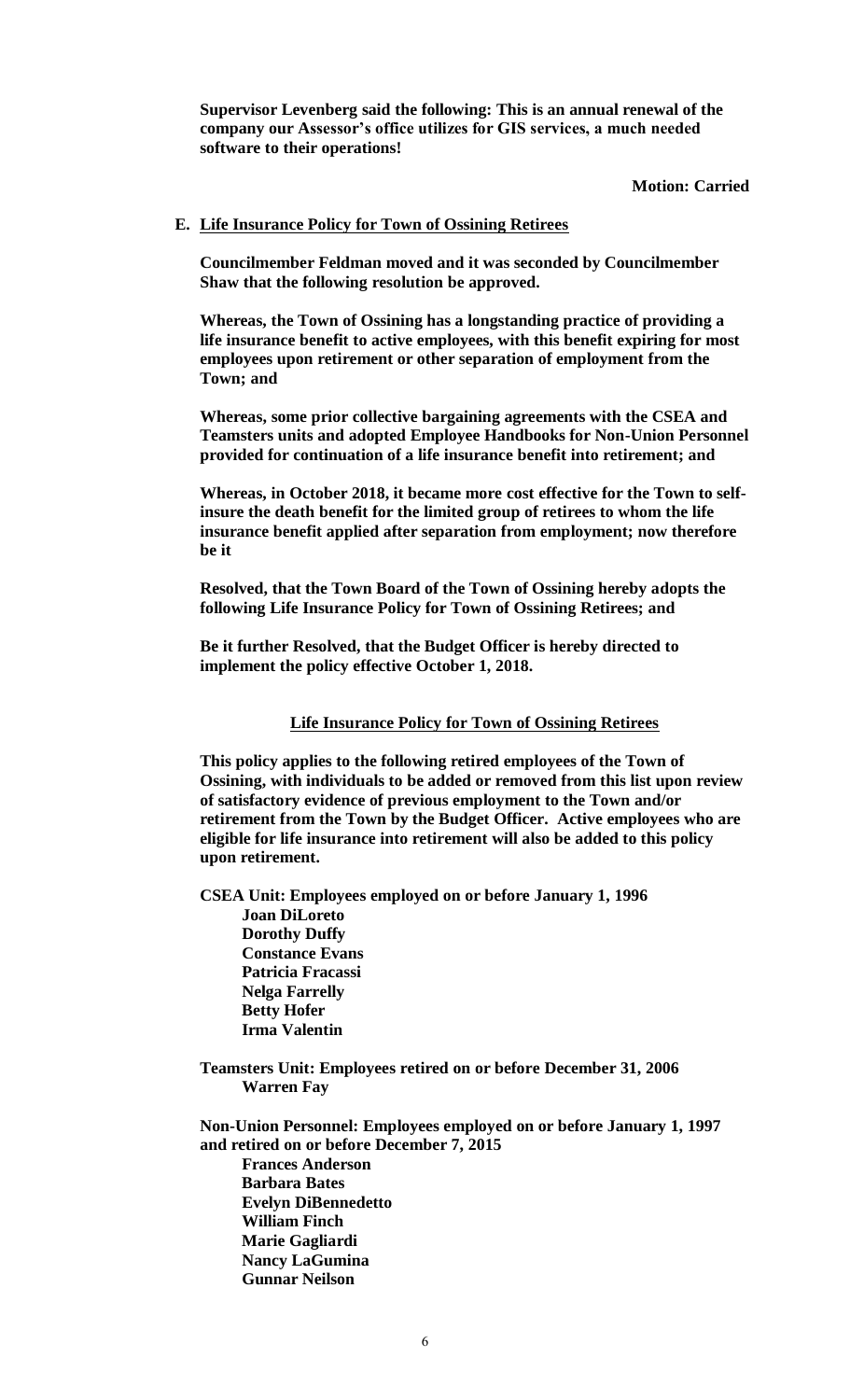#### **Marilyn Schwartz**

**Amount of Death Benefit: For CSEA and Non-Union Personnel, the death benefit between age 65 and 69 is \$5,025. The death benefit decreases to \$3,366.75 at age 70. For Teamsters, the death benefit is \$8,375.** 

**Designation of Beneficiary: Individuals may designate beneficiaries in writing to the Budget Officer. Individuals may designate percentage of benefits to be paid to beneficiaries. Benefits will be paid first to primary beneficiaries as designated. If no percentages are indicated, benefits will be divided equally between all primary beneficiaries. If the insured individual is not survived by one or more primary beneficiaries, benefits will be paid to contingent beneficiaries. If no percentages are indicated, any benefits payable to contingent beneficiaries will be divided equally between all contingent beneficiaries. Unless otherwise indicated, if any beneficiary predeceases the insured individual, that beneficiary's share will be divided pro-rata among the surviving beneficiaries of the same class (primary or contingent). If all beneficiaries (primary or contingent) predecease insured individual, benefits will be paid to the insured's estate. The Town will honor the most recent written designation of beneficiary.** 

**Payment of Claims: The Town will pay death benefit upon satisfactory proof of death and satisfactory identification of beneficiary. A Certified Death Certificate with raised or colored seal is satisfactory proof of death. Beneficiaries must file claim form as satisfactory identification of beneficiary.** 

**Supervisor Levenberg said the following: When the Town signed on to a new life insurance carrier for active employees in October 2018, it was determined to be more cost efficient for the Town to self-insure for the limited number of retirees who were "grandfathered in" and due a life insurance policy from the Town into retirement. The landscape of life insurance turned out to be more complicated than anyone bargained for, but we are happy to finally be codifying this decision and establishing a policy for those retirees covered into retirement with a life insurance policy. I know this resolution will bring much needed piece of mind to many of our retirees and their families.** 

**Motion: Carried**

#### **F. Agreement Renewal: Flexible Spending Accounts for Town Employees**

**Councilmember Feldman moved and it was seconded by Councilmember Shaw that the following resolution be approved.**

**Resolved, that the Town Board of the Town of Ossining authorizes the Budget Officer to sign the Flex Plan Administration Fee Schedule/Renewal Acceptance with Stirling Benefits, Inc., Milford, CT for the purposes of administering flexible spending accounts for health care and dependent care for Town of Ossining employees for plan year January 1, 2021-December 31, 2021.**

**Supervisor Levenberg said the following: Our employees are able to take advantage of a flexible spending account for both medical care and dependent care expenses each year. This is a valuable offering for our employees who have out of pocket medical or childcare expenses. We look forward to continuing this into 2021 for our dedicated Town employees.** 

**Motion: Carried**